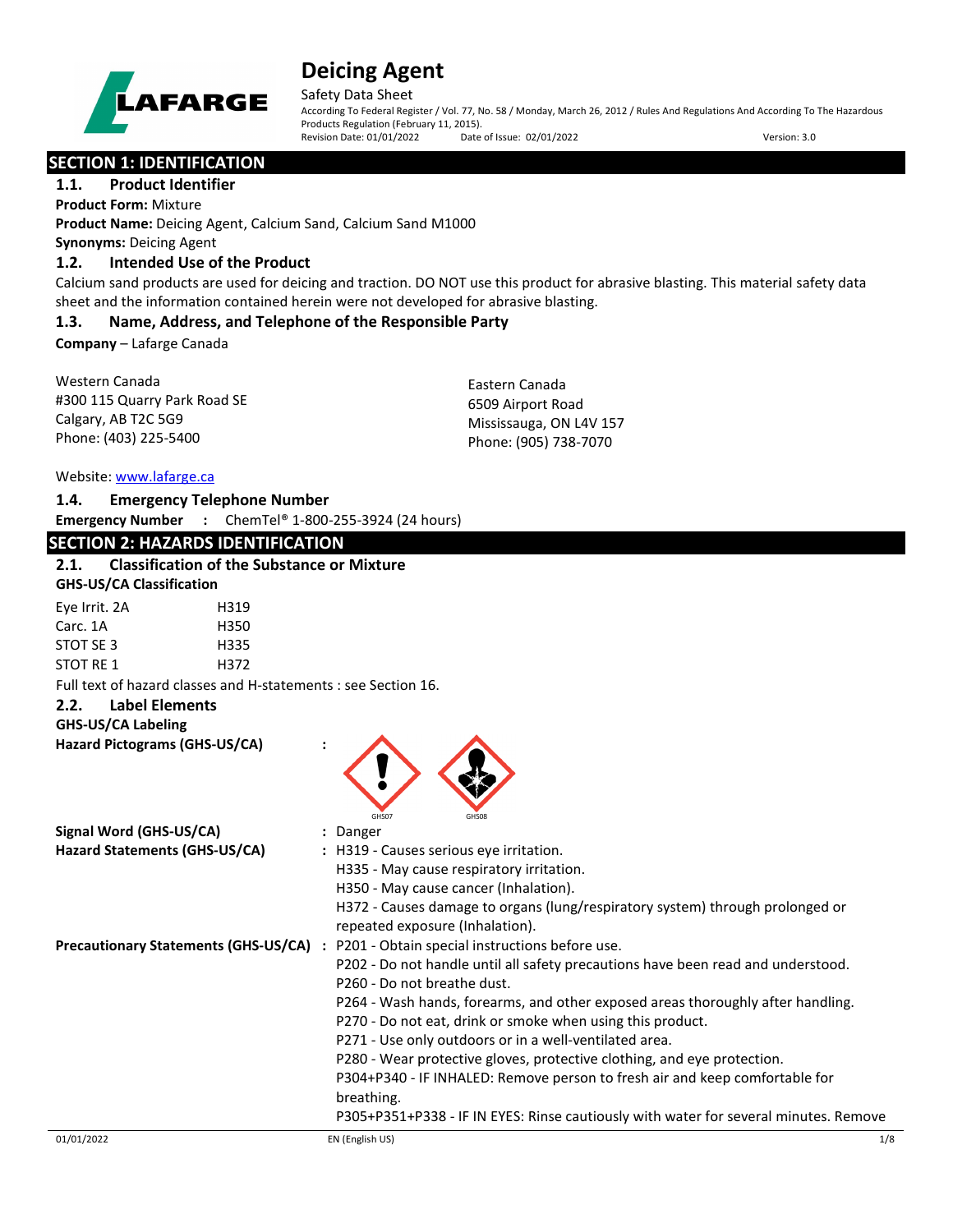Safety Data Sheet

According To Federal Register / Vol. 77, No. 58 / Monday, March 26, 2012 / Rules And Regulations And According To The Hazardous Products Regulation (February 11, 2015).

contact lenses, if present and easy to do. Continue rinsing. P308+P313 - If exposed or concerned: Get medical advice/attention. P312 - Call a POISON CENTER or doctor if you feel unwell. P314 - Get medical advice/attention if you feel unwell. P337+P313 - If eye irritation persists: Get medical advice/attention. P403+P233 - Store in a well-ventilated place. Keep container tightly closed.

P405 - Store locked up.

P501 - Dispose of contents/container in accordance with local, regional, national,

territorial, provincial, and international regulations.

## **2.3. Other Hazards**

Exposure may aggravate pre-existing eye, skin, or respiratory conditions. Repeated or prolonged exposure to respirable (airborne) crystalline silica dust will cause lung damage in the form of silicosis. Symptoms will include progressively more difficult breathing, cough, fever, and weight loss.

## **2.4. Unknown Acute Toxicity (GHS-US/CA)**

No data available

## **SECTION 3: COMPOSITION/INFORMATION ON INGREDIENTS**

## **3.2. Mixture**

| <b>Name</b>         | <b>Product Identifier</b> | $%$ $*$   | <b>GHS Ingredient Classification</b> |
|---------------------|---------------------------|-----------|--------------------------------------|
| Quartz              | (CAS-No.) 14808-60-7      | $80 - 99$ | Carc. 1A, H350                       |
|                     |                           |           | STOT SE 3, H335                      |
|                     |                           |           | <b>STOT RE 1, H372</b>               |
| Calcium chloride    | (CAS-No.) 10043-52-4      | $10 - 15$ | Eye Irrit. 2A, H319                  |
| Magnesium hydroxide | (CAS-No.) 1309-42-8       | $10 - 15$ | Not classified                       |
| Magnesium chloride  | (CAS-No.) 7786-30-3       | $1 - 5$   | Not classified                       |
| Potassium chloride  | (CAS-No.) 7447-40-7       | $1 - 5$   | Aquatic Acute 3, H402                |
| Sodium chloride     | (CAS-No.) 7647-14-5       | $1 - 5$   | Not classified                       |

Full text of H-phrases: see Section 16.

\*Percentages are listed in weight by weight percentage (w/w%) for liquid and solid ingredients. Gas ingredients are listed in volume by volume percentage (v/v%).

## **SECTION 4: FIRST AID MEASURES**

## **4.1. Description of First-aid Measures**

**General:** Never give anything by mouth to an unconscious person. If you feel unwell, seek medical advice (show the label where possible).

**Inhalation:** When symptoms occur: go into open air and ventilate suspected area. Obtain medical attention if breathing difficulty persists.

**Skin Contact:** Remove contaminated clothing. Drench affected area with water for at least 15 minutes. Obtain medical attention if irritation develops or persists.

**Eye Contact:** Rinse cautiously with water for at least 15 minutes. Remove contact lenses, if present and easy to do. Continue rinsing. Obtain medical attention.

**Ingestion:** Rinse mouth. Do NOT induce vomiting. Obtain medical attention.

## **4.2. Most Important Symptoms and Effects Both Acute and Delayed**

**General:** May cause cancer. Causes damage to organs through prolonged or repeated exposure. May cause respiratory irritation. Causes serious eye irritation.

**Inhalation:** Irritation of the respiratory tract and the other mucous membranes. Repeated or prolonged exposure to respirable (airborne) crystalline silica dust will cause lung damage in the form of silicosis. Symptoms will include progressively more difficult breathing, cough, fever, and weight loss.

**Skin Contact:** Prolonged exposure may cause skin irritation.

**Eye Contact:** Contact causes severe irritation with redness and swelling of the conjunctiva.

**Ingestion:** Ingestion may cause adverse effects.

**Chronic Symptoms:** Long term exposure to respirable crystalline silica results in a significant risk of developing silicosis and other non-malignant respiratory disease, lung cancer, kidney effects, and immune system effects.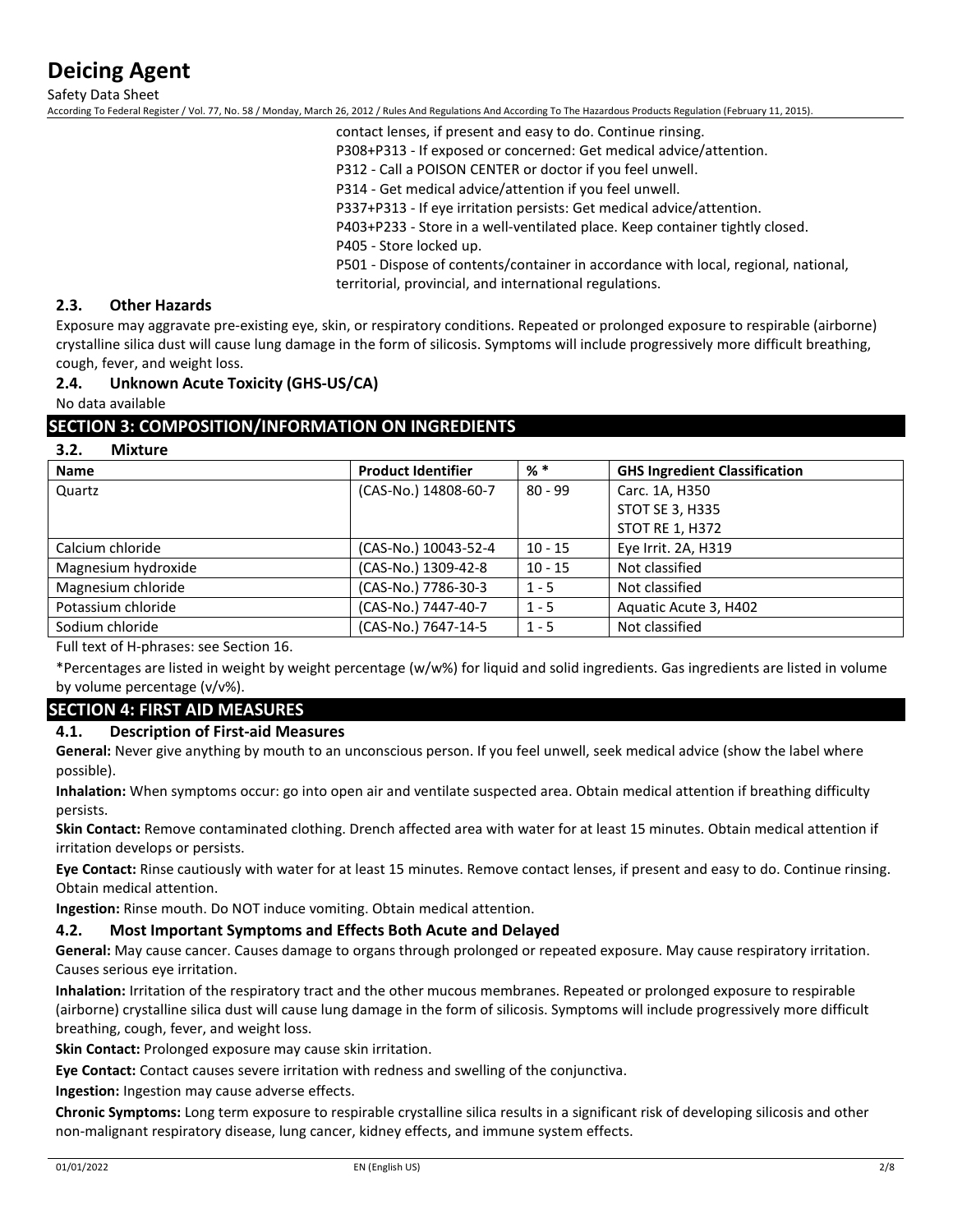Safety Data Sheet

According To Federal Register / Vol. 77, No. 58 / Monday, March 26, 2012 / Rules And Regulations And According To The Hazardous Products Regulation (February 11, 2015).

# **4.3. Indication of Any Immediate Medical Attention and Special Treatment Needed**

If exposed or concerned, get medical advice and attention. If medical advice is needed, have product container or label at hand.

# **SECTION 5: FIRE-FIGHTING MEASURES**

# **5.1. Extinguishing Media**

**Suitable Extinguishing Media:** Water spray, dry chemical, foam, carbon dioxide.

**Unsuitable Extinguishing Media:** Do not use a heavy water stream. Use of heavy stream of water may spread fire.

## **5.2. Special Hazards Arising From the Substance or Mixture**

**Fire Hazard:** Not considered flammable but may burn at high temperatures.

## **Explosion Hazard:** Product is not explosive.

**Reactivity:** Hazardous reactions will not occur under normal conditions.

# **5.3. Advice for Firefighters**

**Precautionary Measures Fire:** Exercise caution when fighting any chemical fire.

**Firefighting Instructions:** Use water spray or fog for cooling exposed containers.

**Protection During Firefighting:** Do not enter fire area without proper protective equipment, including respiratory protection.

**Hazardous Combustion Products**: Calcium oxides. Chlorides. Magnesium oxides. Potassium oxides. Silicon oxides. Sodium oxides.

# **Reference to Other Sections**

Refer to Section 9 for flammability properties.

# **SECTION 6: ACCIDENTAL RELEASE MEASURES**

# **6.1. Personal Precautions, Protective Equipment and Emergency Procedures**

**General Measures:** Do not breathe dust. Do not get in eyes, on skin, or on clothing. Do not handle until all safety precautions have been read and understood.

## **6.1.1. For Non-Emergency Personnel**

**Protective Equipment:** Use appropriate personal protective equipment (PPE).

**Emergency Procedures:** Evacuate unnecessary personnel.

## **6.1.2. For Emergency Personnel**

**Protective Equipment:** Equip cleanup crew with proper protection.

**Emergency Procedures:** Upon arrival at the scene, a first responder is expected to recognize the presence of dangerous goods, protect oneself and the public, secure the area, and call for the assistance of trained personnel as soon as conditions permit. Ventilate area.

## **6.2. Environmental Precautions**

Prevent entry to sewers and public waters.

## **6.3. Methods and Materials for Containment and Cleaning Up**

**For Containment:** Contain solid spills with appropriate barriers and prevent migration and entry into sewers or streams. **Methods for Cleaning Up:** Clean up spills immediately and dispose of waste safely. Recover the product by vacuuming, shoveling or sweeping. Transfer spilled material to a suitable container for disposal. Contact competent authorities after a spill.

# **6.4. Reference to Other Sections**

See Section 8 for exposure controls and personal protection and Section 13 for disposal considerations.

# **SECTION 7: HANDLING AND STORAGE**

# **7.1. Precautions for Safe Handling**

**Additional Hazards When Processed:** Cutting, crushing or grinding crystalline silica-bearing materials may release respirable crystalline silica, a known carcinogen. Use all appropriate measures of dust control or suppression and Personal Protective. **Precautions for Safe Handling:** Wash hands and other exposed areas with mild soap and water before eating, drinking or smoking and when leaving work. Obtain special instructions before use. Do not handle until all safety precautions have been read and understood.

**Hygiene Measures:** Handle in accordance with good industrial hygiene and safety procedures.

## **7.2. Conditions for Safe Storage, Including Any Incompatibilities**

**Technical Measures:** Comply with applicable regulations.

**Storage Conditions:** Store away from incompatible materials.

**Incompatible Materials:** Dissolves in hydrofluoric acid, producing corrosive silicon tetrafluoride gas. Silicates react with powerful oxidizers such as fluorine, boron trifluoride, chlorine trifluoride, manganese trifluoride, and oxygen difluoride.

## **7.3. Specific End Use(s)**

Calcium sand products are used for deicing and traction. DO NOT use this product for abrasive blasting. This material safety data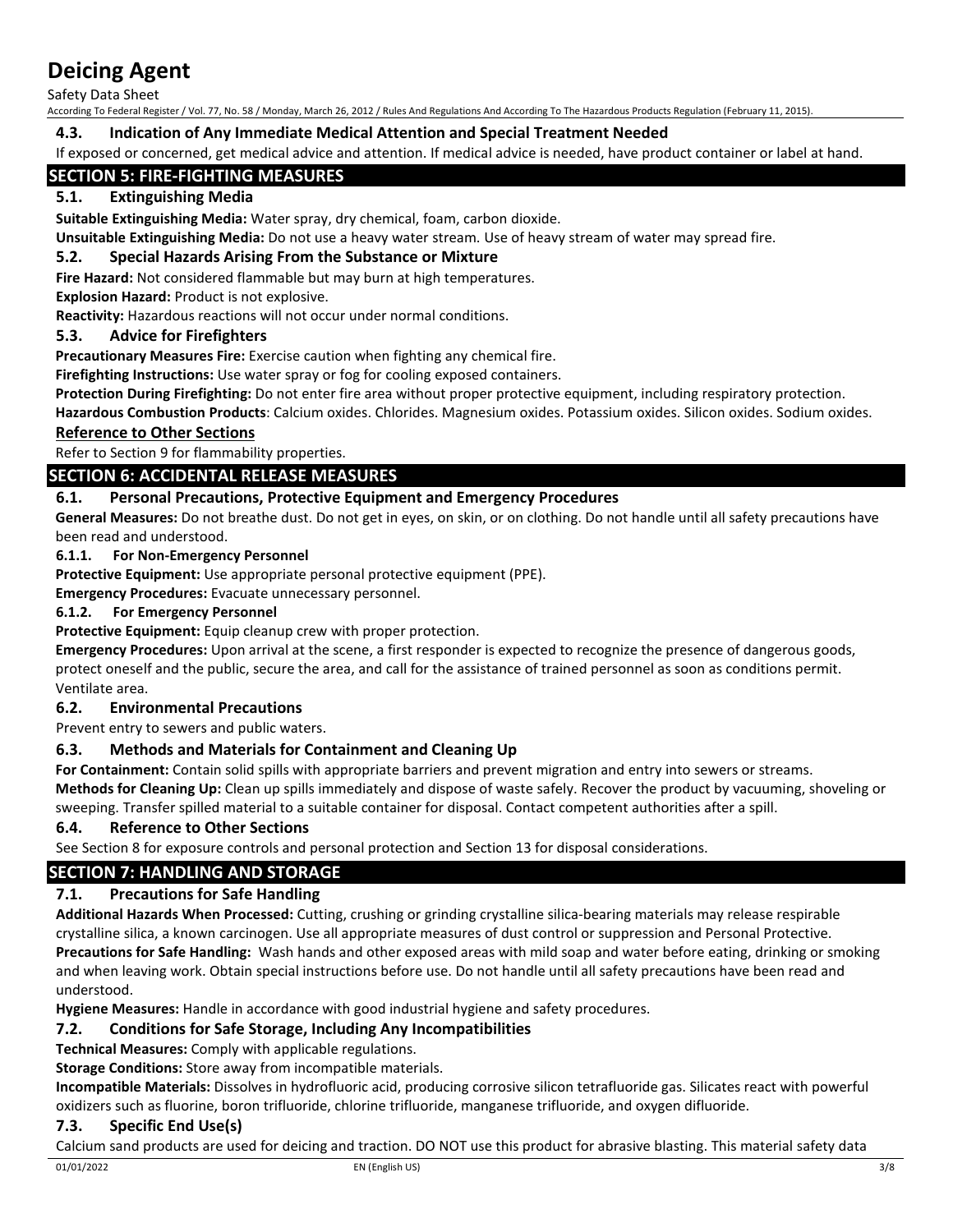Safety Data Sheet

According To Federal Register / Vol. 77, No. 58 / Monday, March 26, 2012 / Rules And Regulations And According To The Hazardous Products Regulation (February 11, 2015).

sheet and the information contained herein were not developed for abrasive blasting.

# **SECTION 8: EXPOSURE CONTROLS/PERSONAL PROTECTION**

# **8.1. Control Parameters**

For substances listed in Section 3 that are not listed here, there are no established Exposure limits from the manufacturer, supplier, importer, or the appropriate advisory agency including: ACGIH (TLV), AIHA (WEEL), NIOSH (REL), OSHA (PEL), Canadian provincial governments, or the Mexican government.

| Quartz (14808-60-7)                |                         |                                                                     |
|------------------------------------|-------------------------|---------------------------------------------------------------------|
| <b>Mexico</b>                      | <b>OEL TWA</b>          | 0.1 mg/m <sup>3</sup> (respirable fraction)                         |
| <b>USA ACGIH</b>                   | <b>ACGIH TWA</b>        | 0.025 mg/m <sup>3</sup> (respirable particulate matter)             |
| <b>USA ACGIH</b>                   | ACGIH chemical category | A2 - Suspected Human Carcinogen                                     |
| <b>USA OSHA</b>                    | OSHA PEL (TWA) [1]      | 50 μg/m <sup>3</sup> (Respirable crystalline silica)                |
| <b>USA OSHA</b>                    | OSHA PEL (TWA) [2]      | (250)/(%SiO2+5) mppcf TWA (respirable fraction)                     |
|                                    |                         | (10)/(%SiO2+2) mg/m <sub>3</sub> TWA (respirable fraction) (For any |
|                                    |                         | operations or sectors for which the respirable crystalline          |
|                                    |                         | silica standard, 1910.1053, is stayed or otherwise not in           |
|                                    |                         | effect, See 20 CFR 1910.1000 TABLE Z-3)                             |
| <b>USA NIOSH</b>                   | NIOSH REL (TWA)         | 0.05 mg/m <sup>3</sup> (respirable dust)                            |
| <b>USA IDLH</b>                    | US IDLH                 | 50 mg/m <sup>3</sup> (respirable dust)                              |
| <b>Alberta</b>                     | <b>OEL TWA</b>          | 0.025 mg/m <sup>3</sup> (respirable particulate)                    |
| <b>British Columbia</b>            | <b>OEL TWA</b>          | 0.025 mg/m <sup>3</sup> (respirable)                                |
| <b>Manitoba</b>                    | <b>OEL TWA</b>          | 0.025 mg/m <sup>3</sup> (respirable particulate matter)             |
| <b>New Brunswick</b>               | <b>OEL TWA</b>          | 0.1 mg/m <sup>3</sup> (respirable fraction)                         |
| <b>Newfoundland &amp; Labrador</b> | <b>OEL TWA</b>          | 0.025 mg/m <sup>3</sup> (respirable particulate matter)             |
| <b>Nova Scotia</b>                 | <b>OEL TWA</b>          | 0.025 mg/m <sup>3</sup> (respirable particulate matter)             |
| <b>Nunavut</b>                     | <b>OEL TWA</b>          | 0.05 mg/m <sup>3</sup> (respirable fraction)                        |
| <b>Northwest Territories</b>       | <b>OEL TWA</b>          | 0.05 mg/m <sup>3</sup> (respirable fraction)                        |
| Ontario                            | <b>OEL TWA</b>          | 0.1 mg/m <sup>3</sup> (designated substances regulation-respirable) |
| <b>Prince Edward Island</b>        | <b>OEL TWA</b>          | 0.025 mg/m <sup>3</sup> (respirable particulate matter)             |
| Québec                             | <b>VEMP</b>             | $0.1 \text{ mg/m}^3$ (respirable dust)                              |
| Saskatchewan                       | <b>OEL TWA</b>          | 0.05 mg/m <sup>3</sup> (respirable fraction (Silica - crystalline   |
|                                    |                         | (Trydimite removed))                                                |
| Yukon                              | <b>OEL TWA</b>          | 300 particle/mL (Silica - Quartz, crystalline)                      |
| Calcium chloride (10043-52-4)      |                         |                                                                     |
| Ontario                            | <b>OEL TWA</b>          | 5 mg/ $m3$                                                          |

## **8.2. Exposure Controls**

**Appropriate Engineering Controls:** Emergency eye wash fountains and safety showers should be available in the immediate vicinity of any potential exposure. Ensure adequate ventilation, especially in confined areas. Ensure all national/local regulations are observed.

**Personal Protective Equipment:** Gloves. Protective clothing. Protective goggles. Insufficient ventilation: wear respiratory protection.



**Materials for Protective Clothing:** Chemically resistant materials and fabrics.

**Hand Protection:** Wear protective gloves.

**Eye and Face Protection:** Chemical safety goggles or safety glasses.

**Skin and Body Protection:** Wear suitable protective clothing.

**Respiratory Protection:** If exposure limits are exceeded or irritation is experienced, approved respiratory protection should be worn. In case of inadequate ventilation, oxygen deficient atmosphere, or where exposure levels are not known wear NIOSH-approved respiratory protection.

**Other Information:** When using, do not eat, drink or smoke.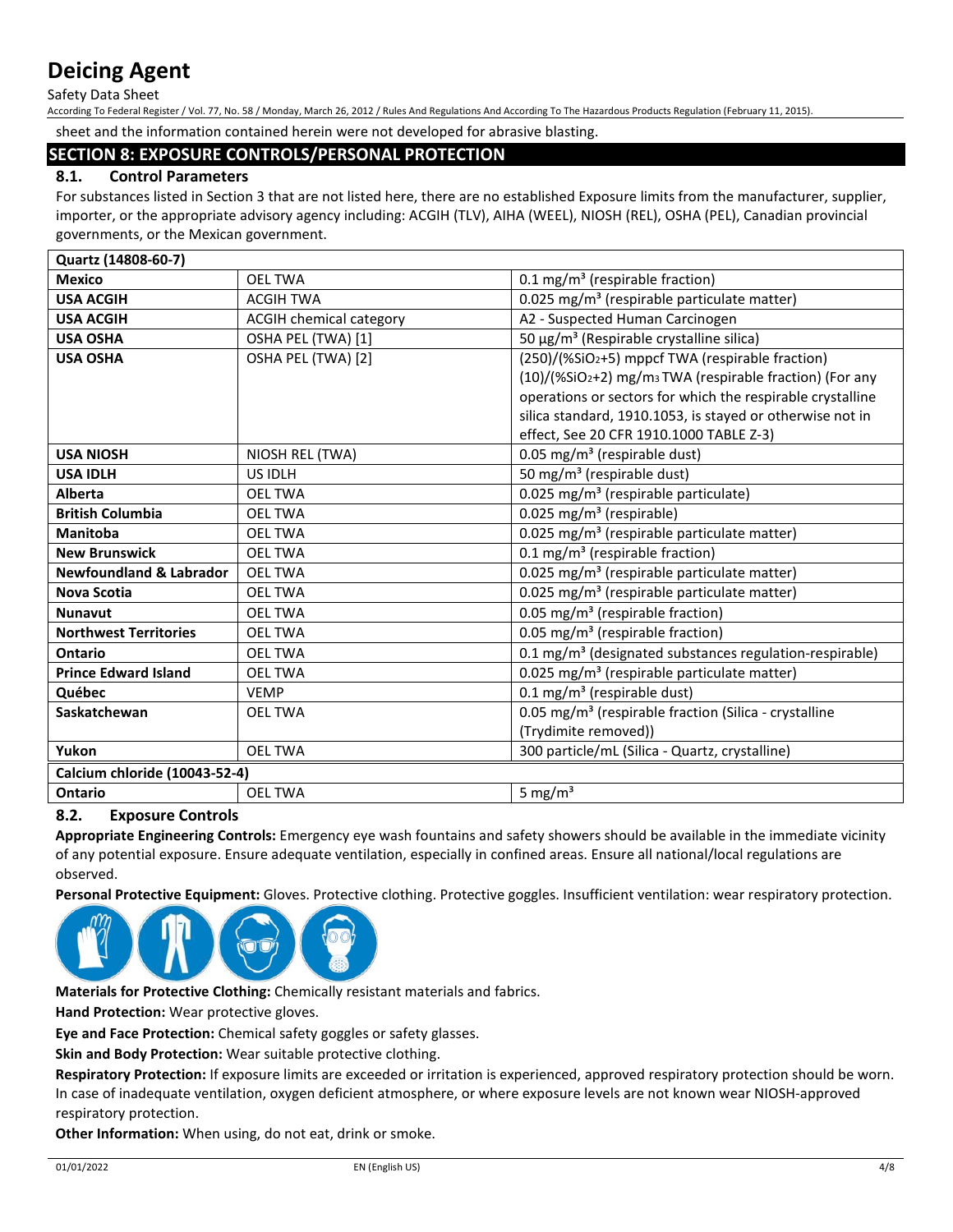Safety Data Sheet

|                                                                      |  | According To Federal Register / Vol. 77, No. 58 / Monday, March 26, 2012 / Rules And Regulations And According To The Hazardous Products Regulation (February 11, 2015). |  |  |
|----------------------------------------------------------------------|--|--------------------------------------------------------------------------------------------------------------------------------------------------------------------------|--|--|
| <b>SECTION 9: PHYSICAL AND CHEMICAL PROPERTIES</b>                   |  |                                                                                                                                                                          |  |  |
| <b>Information on Basic Physical and Chemical Properties</b><br>9.1. |  |                                                                                                                                                                          |  |  |
| <b>Physical State</b>                                                |  | Solid                                                                                                                                                                    |  |  |
| Appearance                                                           |  | White or Light Gray/Brown Sand                                                                                                                                           |  |  |
| Odor                                                                 |  | Odorless                                                                                                                                                                 |  |  |
| <b>Odor Threshold</b>                                                |  | Not available                                                                                                                                                            |  |  |
| рH                                                                   |  | 7 (in water)                                                                                                                                                             |  |  |
| <b>Evaporation Rate</b>                                              |  | Not available                                                                                                                                                            |  |  |
| <b>Melting Point</b>                                                 |  | Not available                                                                                                                                                            |  |  |
| <b>Freezing Point</b>                                                |  | Not available                                                                                                                                                            |  |  |
| <b>Boiling Point</b>                                                 |  | $>$ 1000 °C ( $>$ 1832 °F)                                                                                                                                               |  |  |
| <b>Flash Point</b>                                                   |  | Not available                                                                                                                                                            |  |  |
| <b>Auto-ignition Temperature</b>                                     |  | Not available                                                                                                                                                            |  |  |
| <b>Decomposition Temperature</b>                                     |  | Not available                                                                                                                                                            |  |  |
| Flammability (solid, gas)                                            |  | Not available                                                                                                                                                            |  |  |
| <b>Lower Flammable Limit</b>                                         |  | Not available                                                                                                                                                            |  |  |
| <b>Upper Flammable Limit</b>                                         |  | Not available                                                                                                                                                            |  |  |
| <b>Vapor Pressure</b>                                                |  | Not available                                                                                                                                                            |  |  |
| Relative Vapor Density at 20°C                                       |  | Not available                                                                                                                                                            |  |  |
| <b>Relative Density</b>                                              |  | Not available                                                                                                                                                            |  |  |
| <b>Specific Gravity</b>                                              |  | $2.7$ (Water = 1)                                                                                                                                                        |  |  |
| <b>Solubility</b>                                                    |  | Insoluble                                                                                                                                                                |  |  |
| <b>Partition Coefficient: N-Octanol/Water</b>                        |  | Not available                                                                                                                                                            |  |  |
| <b>Viscosity</b>                                                     |  | Not available                                                                                                                                                            |  |  |

# **SECTION 10: STABILITY AND REACTIVITY**

**10.1. Reactivity:** Hazardous reactions will not occur under normal conditions.

**10.2. Chemical Stability:** Stable under recommended handling and storage conditions (see Section 7).

**10.3. Possibility of Hazardous Reactions:** Hazardous polymerization will not occur.

**10.4. Conditions to Avoid:** Incompatible materials.

**10.5. Incompatible Materials:** Aggregate dissolves in hydrofluoric acid, producing corrosive silicon tetrafluoride gas. Silicates react with powerful oxidizers such as fluorine, boron trifluoride, chlorine trifluoride, manganese trifluoride, and oxygen difluoride.

**10.6. Hazardous Decomposition Products:** Thermal decomposition may produce: Calcium oxides. Chrloride fumes. Oxides of magnesium. Potassium oxides. Silicon oxides. Sodium oxides.

# **SECTION 11: TOXICOLOGICAL INFORMATION**

## **11.1. Information on Toxicological Effects - Product**

**Acute Toxicity (Oral):** Not classified

**Acute Toxicity (Dermal):** Not classified

**Acute Toxicity (Inhalation):** Not classified

**LD50 and LC50 Data:** Not available

**Skin Corrosion/Irritation:** Not classified

**Eye Damage/Irritation:** Causes serious eye irritation.

**Respiratory or Skin Sensitization:** Not classified

**Germ Cell Mutagenicity:** Not classified

**Carcinogenicity:** May cause cancer (Inhalation).

**Specific Target Organ Toxicity (Repeated Exposure):** Causes damage to organs (lung/respiratory system) through prolonged or repeated exposure (Inhalation).

**Reproductive Toxicity:** Not classified

**Specific Target Organ Toxicity (Single Exposure):** May cause respiratory irritation.

**Aspiration Hazard:** Not classified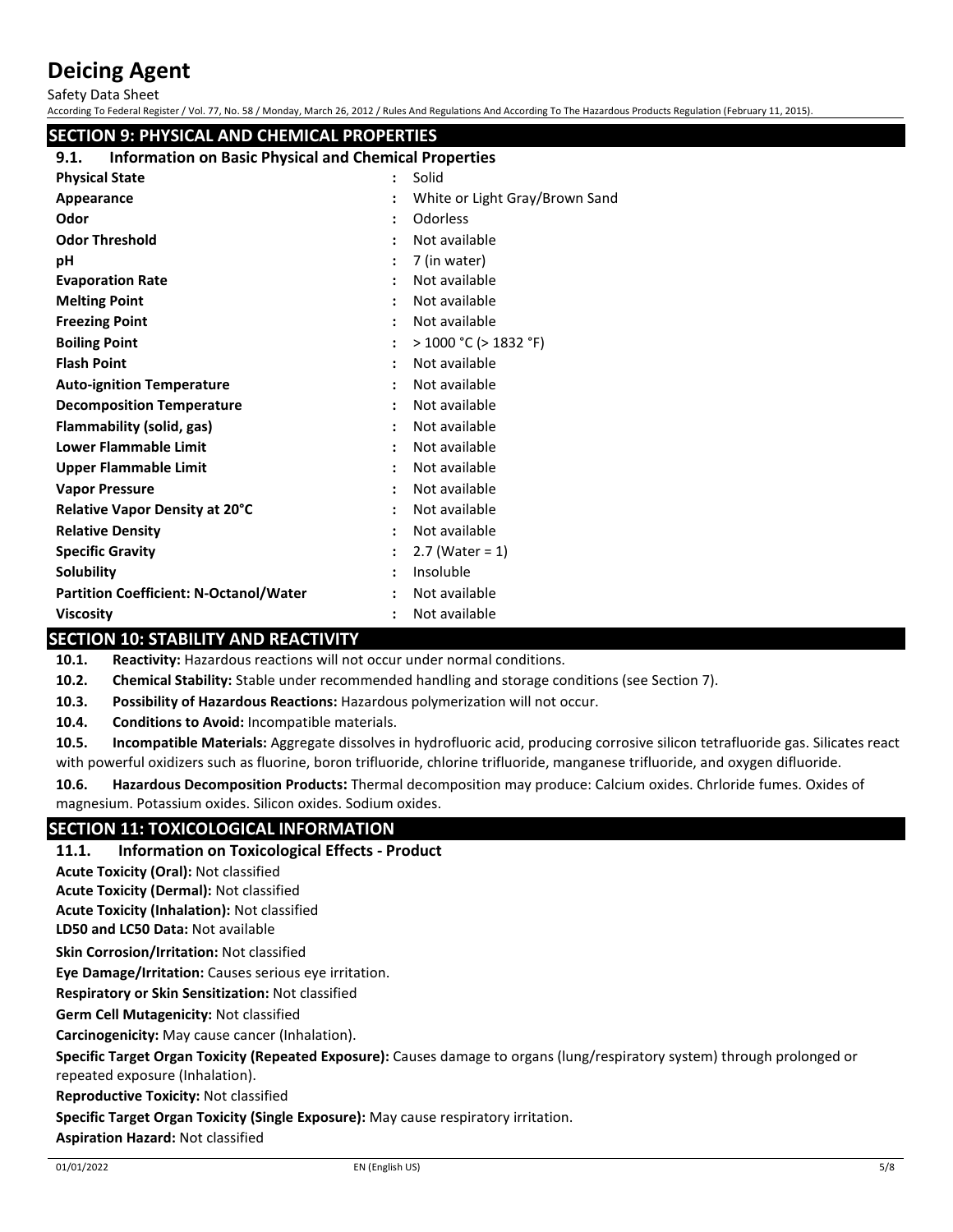Safety Data Sheet

According To Federal Register / Vol. 77, No. 58 / Monday, March 26, 2012 / Rules And Regulations And According To The Hazardous Products Regulation (February 11, 2015).

**Symptoms/Injuries After Inhalation:** Irritation of the respiratory tract and the other mucous membranes. Repeated or prolonged exposure to respirable (airborne) crystalline silica dust will cause lung damage in the form of silicosis. Symptoms will include progressively more difficult breathing, cough, fever, and weight loss.

**Symptoms/Injuries After Skin Contact:** Prolonged exposure may cause skin irritation.

**Symptoms/Injuries After Eye Contact:** Contact causes severe irritation with redness and swelling of the conjunctiva.

**Symptoms/Injuries After Ingestion:** Ingestion may cause adverse effects.

**Chronic Symptoms:** Long term exposure to respirable crystalline silica results in a significant risk of developing silicosis and other nonmalignant respiratory disease, lung cancer, kidney effects, and immune system effects.

# **11.2. Information on Toxicological Effects - Ingredient(s)**

## **LD50 and LC50 Data:**

| Quartz (14808-60-7)                              |                                               |
|--------------------------------------------------|-----------------------------------------------|
| LD50 Oral Rat                                    | > 5000 mg/kg                                  |
| <b>LD50 Dermal Rat</b>                           | > 5000 mg/kg                                  |
| Calcium chloride (10043-52-4)                    |                                               |
| LD50 Oral Rat                                    | 2301 (1455 - 2781) mg/kg                      |
| <b>LD50 Dermal Rabbit</b>                        | > 5000 mg/kg                                  |
| Magnesium hydroxide (1309-42-8)                  |                                               |
| LD50 Oral Rat                                    | 8500 mg/kg                                    |
| Magnesium chloride (7786-30-3)                   |                                               |
| LD50 Oral Rat                                    | 2800 mg/kg                                    |
| <b>LD50 Dermal Rat</b>                           | > 2000 mg/kg                                  |
| Potassium chloride (7447-40-7)                   |                                               |
| <b>LD50 Oral Rat</b>                             | 2600 mg/kg                                    |
| Sodium chloride (7647-14-5)                      |                                               |
| <b>LD50 Oral Rat</b>                             | 3 g/kg                                        |
| <b>LD50 Dermal Rabbit</b>                        | > 10000 mg/kg (Species: New Zealand White)    |
| <b>LC50 Inhalation Rat</b>                       | > 42 g/m <sup>3</sup> (Exposure time: 1 h)    |
| Quartz (14808-60-7)                              |                                               |
| <b>IARC Group</b>                                | 1                                             |
| <b>National Toxicology Program (NTP) Status</b>  | Known Human Carcinogens.                      |
| <b>OSHA Hazard Communication Carcinogen List</b> | In OSHA Hazard Communication Carcinogen list. |

# **SECTION 12: ECOLOGICAL INFORMATION**

**12.1. Toxicity**

**Ecology - General:** Not classified.

| Calcium chloride (10043-52-4)  |                                                                                     |
|--------------------------------|-------------------------------------------------------------------------------------|
| LC50 Fish 1                    | 10650 mg/l (Exposure time: 96 h - Species: Lepomis macrochirus [static])            |
| EC50 Daphnia 1                 | 2280000 - 3948000 µg/l (Exposure time: 48 h - Species: Daphnia magna)               |
| Magnesium chloride (7786-30-3) |                                                                                     |
| LC50 Fish 1                    | 1970 - 3880 mg/l (Exposure time: 96 h - Species: Pimephales promelas [static])      |
| EC50 Daphnia 1                 | 140 mg/l (Exposure time: 48 h - Species: Daphnia magna [Static])                    |
| Potassium chloride (7447-40-7) |                                                                                     |
| LC50 Fish 1                    | 1060 mg/l (Exposure time: 96 h - Species: Lepomis macrochirus [static])             |
| EC50 Daphnia 1                 | 825 mg/l (Exposure time: 48 h - Species: Daphnia magna)                             |
| LC50 Fish 2                    | 750 (750 - 1020) mg/l (Exposure time: 96 h - Species: Pimephales promelas [static]) |
| EC50 Daphnia 2                 | 83 mg/l (Exposure time: 48 h - Species: Daphnia magna [Static])                     |
| Sodium chloride (7647-14-5)    |                                                                                     |
| LC50 Fish 1                    | 5560 (5560 - 6080) mg/l (Exposure time: 96 h - Species: Lepomis macrochirus [flow-  |
|                                | through])                                                                           |
| EC50 Daphnia 1                 | 1000 mg/l (Exposure time: 48 h - Species: Daphnia magna)                            |
| LC50 Fish 2                    | 12946 mg/l (Exposure time: 96 h - Species: Lepomis macrochirus [static])            |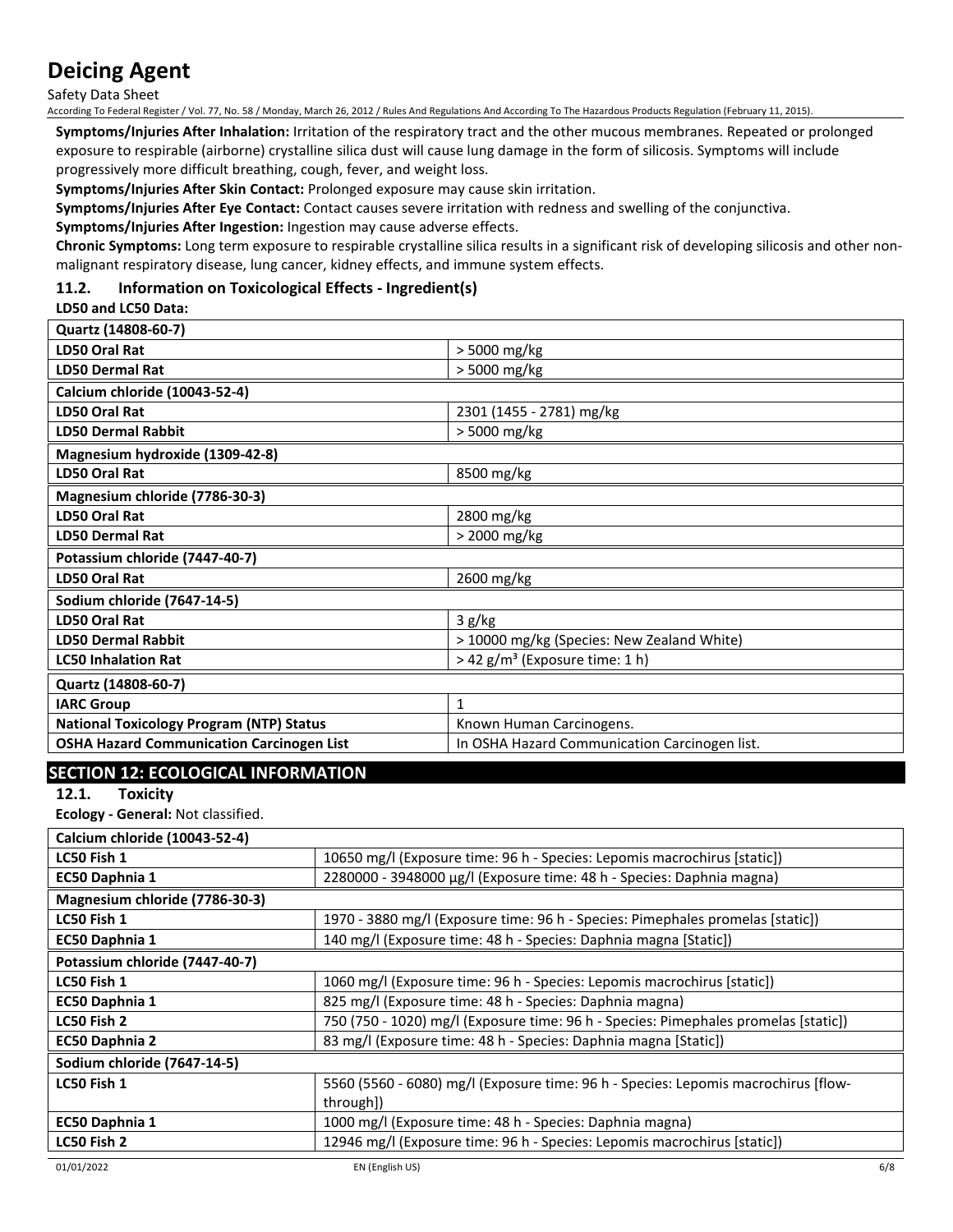Safety Data Sheet

| According To Federal Register / Vol. 77, No. 58 / Monday, March 26, 2012 / Rules And Regulations And According To The Hazardous Products Regulation (February 11, 2015). |                                                                                    |  |
|--------------------------------------------------------------------------------------------------------------------------------------------------------------------------|------------------------------------------------------------------------------------|--|
| <b>EC50 Daphnia 2</b>                                                                                                                                                    | 340.7 (340.7 - 469.2) mg/l (Exposure time: 48 h - Species: Daphnia magna [Static]) |  |
| <b>NOEC Chronic Fish</b>                                                                                                                                                 | 252 mg/l (Species: Pimephales promelas)                                            |  |
| <b>Persistence and Degradability</b><br>12.2.                                                                                                                            |                                                                                    |  |
| <b>Deicing Agent</b>                                                                                                                                                     |                                                                                    |  |
| <b>Persistence and Degradability</b><br>Not established.                                                                                                                 |                                                                                    |  |
| <b>Bioaccumulative Potential</b><br>12.3.                                                                                                                                |                                                                                    |  |
| <b>Deicing Agent</b>                                                                                                                                                     |                                                                                    |  |
| <b>Bioaccumulative Potential</b><br>Not established.                                                                                                                     |                                                                                    |  |
| Calcium chloride (10043-52-4)                                                                                                                                            |                                                                                    |  |
| <b>BCF Fish 1</b>                                                                                                                                                        | (no bioaccumulation)                                                               |  |

**Sodium chloride (7647-14-5)**

**BCF Fish 1** (no bioaccumulation)

#### **12.4. Mobility in Soil**

Not available

## **12.5. Other Adverse Effects**

**Other Information:** Avoid release to the environment.

## **SECTION 13: DISPOSAL CONSIDERATIONS**

#### **13.1. Waste treatment methods**

**Waste Disposal Recommendations:** Dispose of waste material in accordance with all local, regional, national, provincial, territorial and international regulations.

**Additional Information:** Container may remain hazardous when empty. Continue to observe all precautions.

**Ecology - Waste Materials:** Avoid release to the environment.

## **SECTION 14: TRANSPORT INFORMATION**

The shipping description(s) stated herein were prepared in accordance with certain assumptions at the time the SDS was authored, and can vary based on a number of variables that may or may not have been known at the time the SDS was issued.

- 14.1. In Accordance with DOT Not regulated for transport
- **14.2. In Accordance with IMDG** Not regulated for transport
- 14.3. In Accordance with IATA Not regulated for transport
- 14.4. In Accordance with TDG Not regulated for transport

# **SECTION 15: REGULATORY INFORMATION**

**15.1. US Federal Regulations**

| <b>Deicing Agent</b>                       |                                                                    |
|--------------------------------------------|--------------------------------------------------------------------|
| <b>SARA Section 311/312 Hazard Classes</b> | Health hazard - Specific target organ toxicity (single or repeated |
|                                            | exposure)                                                          |
|                                            | Health hazard - Carcinogenicity                                    |
|                                            | Health hazard - Serious eye damage or eye irritation               |

#### **Quartz (14808-60-7)**

Listed on the United States TSCA (Toxic Substances Control Act) inventory

**Calcium chloride (10043-52-4)**

Listed on the United States TSCA (Toxic Substances Control Act) inventory

**Magnesium hydroxide (1309-42-8)**

Listed on the United States TSCA (Toxic Substances Control Act) inventory

**Magnesium chloride (7786-30-3)**

Listed on the United States TSCA (Toxic Substances Control Act) inventory

**Potassium chloride (7447-40-7)**

Listed on the United States TSCA (Toxic Substances Control Act) inventory

## **Sodium chloride (7647-14-5)**

Listed on the United States TSCA (Toxic Substances Control Act) inventory